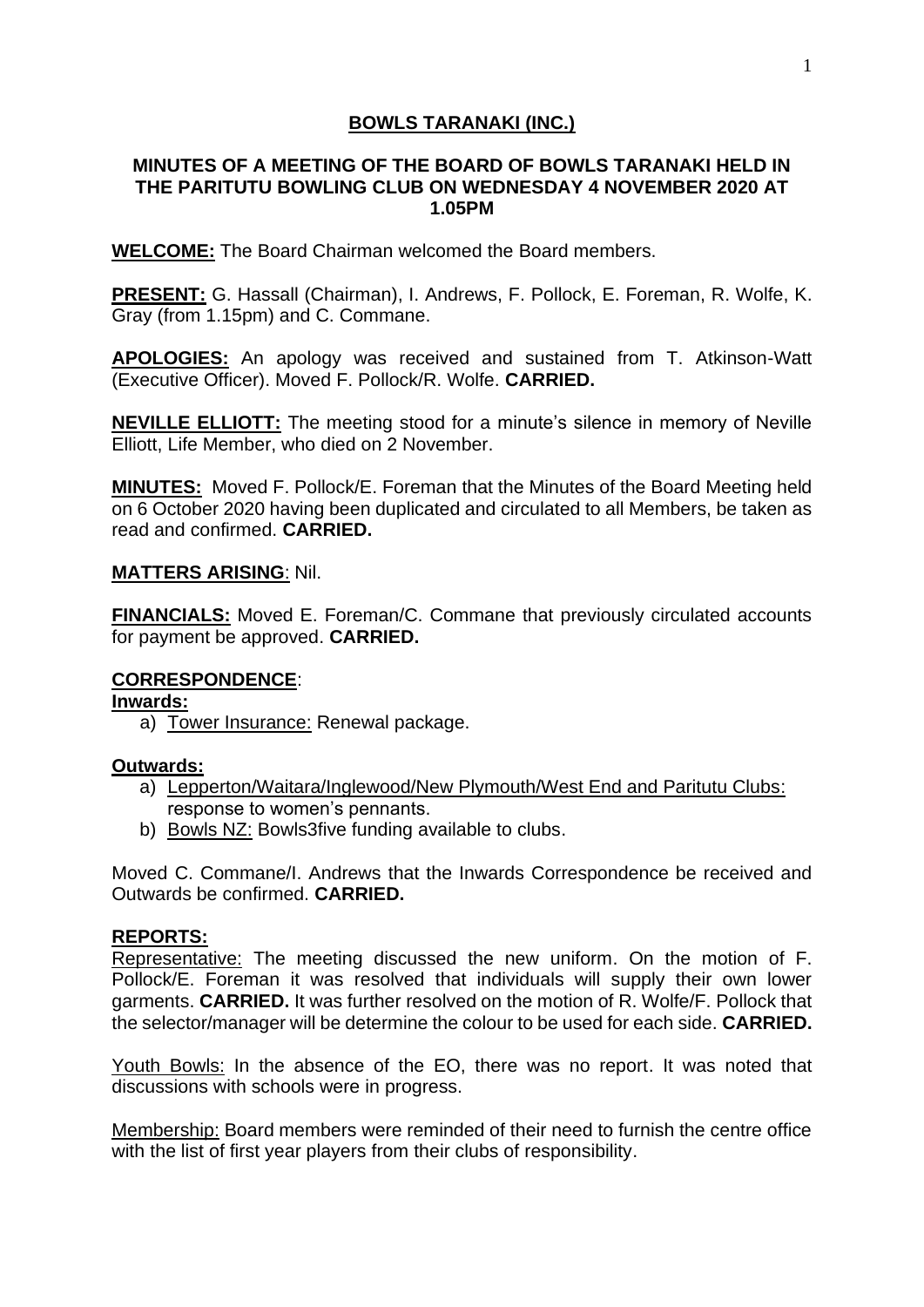Marketing sub-committee: R. Wolfe advised that preparations were being made to bring together this new group.

Open fours: Entries are rolling in at a similar rate to last season. However, it was noted that the Australian sides will not take part in 2021.

# **GENERAL BUSINESS**

- a) Champion-of-champions: The series reached a successful conclusion on October 17. The meeting agreed that the conditions of play remain unchanged for the 2020/21 season.
- b) Men's centre fours: The event is at a semifinal stage. After discussion, it was resolved on the motion of F. Pollock/I. Andrews that for next season's event all post section games will be played without time limit. **CARRIED.**
- c) Interclub: The first four rounds of the women's interclub have been completed, with the men starting this coming Sunday. It was noted that some division one clubs did not turning up with the required eighth player who is capable of marking. This matter needs further emphasis.
- d) Bowls3five: This event commences on November 18. Entries are currently being collated. The EO and Chairman will confer on the format and circulate to the rest of the Board for approval.
- e) Wanganui representative fixture: This is being held at Hawera Park on November 14. On the motion of R. Wolfe/I. Andrews it was confirmed that lunches for all Taranaki players for all representative fixtures will be on account of the Centre. **CARRIED.**
- f) Centre office relocation: I. Andrews advised that a large amount of work had been completed. A lease agreement is still to be received.
- g) Bowls NZ visit: The meeting was reminded of Mark Cameron's visit on November 17, with a meeting of all clubs and interested stakeholders occurring on that evening at 6pm at Stratford-Avon.
- h) Trophy custodian: I. Andrews advised that this was still a work in progress.
- i) Website: The Chairman advised that information from the old site is currently being uploaded to the new site. This will be completed over the coming weeks.
- j) Gold star qualifying events: After discussion, it was moved by R. Wolfe/E. Foreman that for the coming season, all centre events will qualify as gold star points. For completeness, this was all the events that qualified in 2019/20, plus the first year singles, junior champion-of-champions singles and the Hugh Moss junior pairs.

An amendment was put to the meeting by E. Foreman/F. Pollock that the rule change be for 25 years. The amendment was put to the meeting and **LOST** with the Chairman using his casting vote.

The original motion was then put to the meeting. It was **LOST** with the Chairman using his casting vote.

- k) Player of the Year: The meeting was advised that Dave Wilson and Rhonda Adams are the respective winners of the Player of the Year titles for 2019/20. On the motion of E. Foreman/R. Wolfe it was agreed to continue with the same scoring system for 2020/21. **CARRIED.**
- l) Annual dinner: The meeting noted the pending annual dinner. The Chairman will liaise with the EO to make suitable arrangements.
- m) Green assessments: I. Andrews advised that a number of clubs had already received written reports. The balance of clubs will be assessed in November.